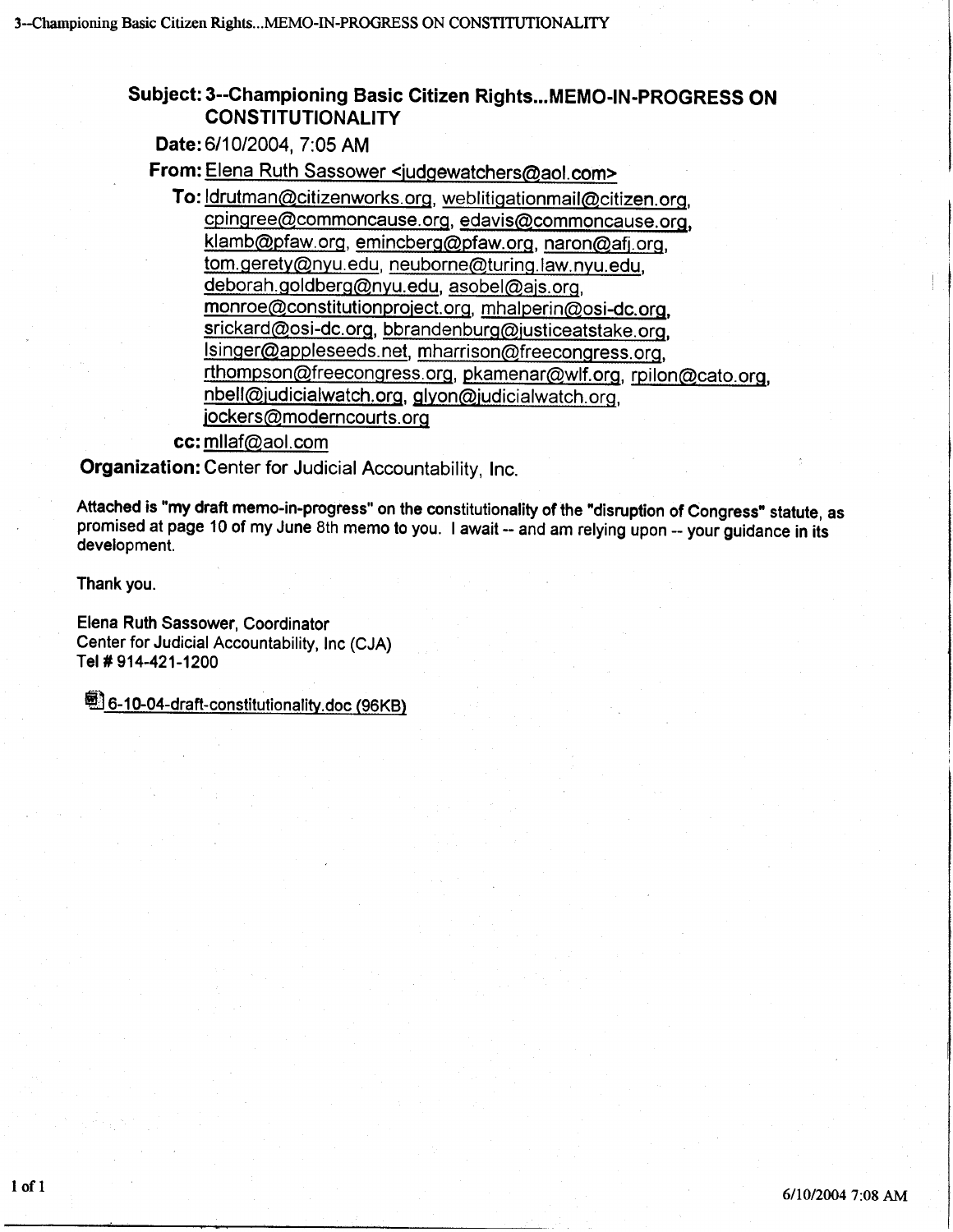## ELENA SASSOWER'S MEMO IN PROGRESS To Be Submitted in Support of a Motion to Stay Sentence Pending Appeal & on the Appeal

## D.C. Code §10-503.16(b)(4) is unconstitutional, as written and as applied

#### The Statute is Unconstitutional as Written

Thirty-two years ago, in Grayned v. City of Rockford, 408 U.S. 104 (1972), thereafter cited in decisions of the District of Columbia Court of Appeals<sup>1</sup>, the United States Supreme Court articulated the standard by which speech and expressive conduct in public places might be restricted, consistent with the First Amendment:

> 'The crucial question is whether the manner of expression is basically incompatible with the normal activity of a particular place at a particular time." (at 116).

This "crucial question" makes obvious that a citizen's respectful request to testify at a public congressional hearing – as at bar -- cannot be prosecuted under D.C. Code  $§10 \overline{503.16(b)(4)}$ . Quite simply, such request is compatible with the "normal activity" of a public congressional hearing, to wit, the taking of testimony, including from members of the public.

The essential and necessary role of citizen participation in this "normal activity" as relates to the Senate Judiciary Committee's public hearings to confirm federal judicial nominees - at issue herein - is reflected in the record<sup>2</sup>. It contains references to, and quotes from, a variety of sources: the 1986 Common Cause report, Assembly-Line Approval, the 1988 Twentieth Century Fund book, Judicial Roulette, as well as the 1975 book by the Ralph Nader Congress Project, The Judiciary Committees, whose chapter, "Judicial Nominations: Whither 'Advice and Consent'?", describes a confirmation hearing at which the presiding chairman inquired "if anyone in the room wished to speak on behalf of or against the nominee" (at p.  $234$ ) – a hearing not represented to be atypical in that -- or any other -- respect.

 $\mathbf{1}$ 

<sup>&</sup>lt;sup>1</sup> In reverse chronological order, these include: Armsfield v. United States, 811 A.2d 792, 796 (2002), Berg v. United States, 631 A.2d 394, 398 (1993); Farina v. United States, 622 A.2d 50, 56 (1993); Wheelock v. United

<sup>&</sup>lt;sup>2</sup> See Elena Sassower's May 21, 2003 fax to Senate Judiciary Chairman Hatch and Ranking Member Leahy - which is also part of her 39-page May 21, 2003 fax to U.S. Capitol Police Detective Zimmerman. [posted on CJA's homepage under the heading "Paper Trail Documenting the Corruption of Federal Judicial Selection/Confirmation & the 'Disruption of Congress' Case it Spawned."]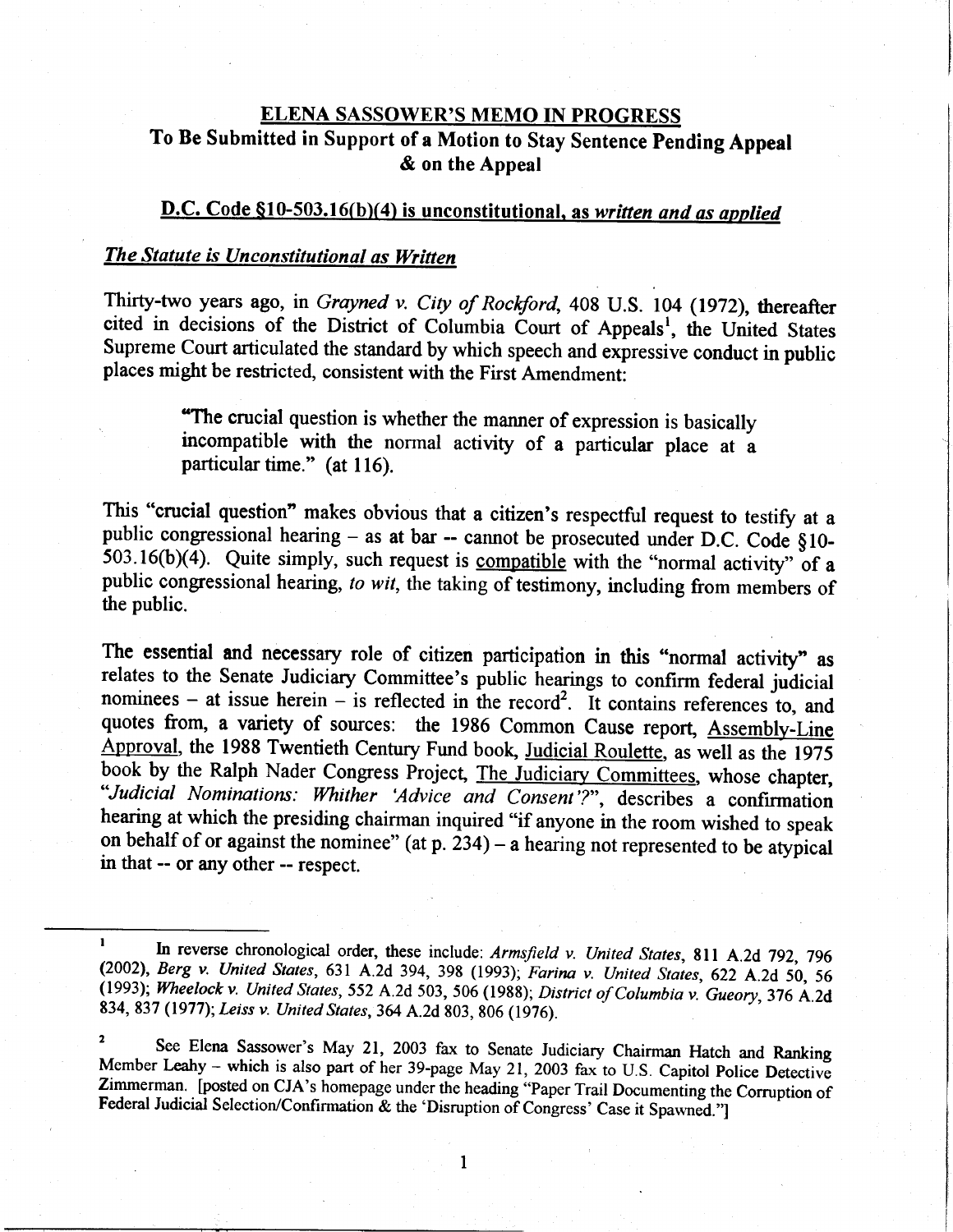From Grayned, it is clear that D.C. Code  $$10-503.16(b)(4)$  is unconstitutional, as written - being both vague and overbroad. As to vagueness, the Court in Grayned stated:

> "It is a basic principle of due process that an enactnent is void for vagueness if its prohibitions are not clearly defined. Vague laws offend several important values. First, because we assume that man is free to steer between lawful and unlawful conduct, we insist that laws give the person of ordinary intelligence a reasonable opportunity to know what is prohibited, so that he may act accordingly. Vague laws may trap the innocent by not providing fair warning.[fn. 3] Second, if arbitary and discriminatory enforcement is to be prevented, laws must provide explicit standards for those who apply them.[fn. 4] A vague law impermissibly delegates basic policy matters to policemen, judges, and juries for resolution on an ad hoc and subjective basis, with the attendant dangers of arbitrary and discriminatory application.[fn. 5] Third, but related, where a vague statute 'abut[s] upon sensitive areas of basic First Amendment freedoms,'[fn. 6] it 'operates to inhibit the exercise of those freedoms.'[fn. 7] Uncertain meanings inevitably lead citizens to "steer far wider of the lawful zone'...than if the boundaries of the forbidden areas were clearly marked.'[fn. 8]" (at 108).

Whereas the anti-noise statute upheld in *Grayned* involved noise "adjacent" to a school while in session  $-$  in other words, was explicitly restricted to a single "particular place at a particular time" -- D.C. Code  $$10-503.16(b)(4)$  is not narrowly-tailored to a public congressional hearing. Rather, it reads as follows:

> '(b) It shall be unlawful for any person or group of persons willfully and knowingly:

\* r I

(4) To utter loud, threatening, or abusive language, or to engage in any disorderly or disruptive conduct, at any place upon the United States Capitol Grounds or within any of the Capitol Buildings, with intent to impede, disrupt, or disturb the orderly conduct of any-session of the Congress or either House thereof, or the orderly conduct within any such building of any hearing before, or any deliberations of, any committee or subcommittee of the Congress or either House thereof."

It thus combines more than a single "particular place at a particular time". More significantly, it combines places having divergent "normal activity". Whereas the "normal activity" of the sessions of Congress and either House, as likewise their committee/subcommittee deliberations, consists of communications between and among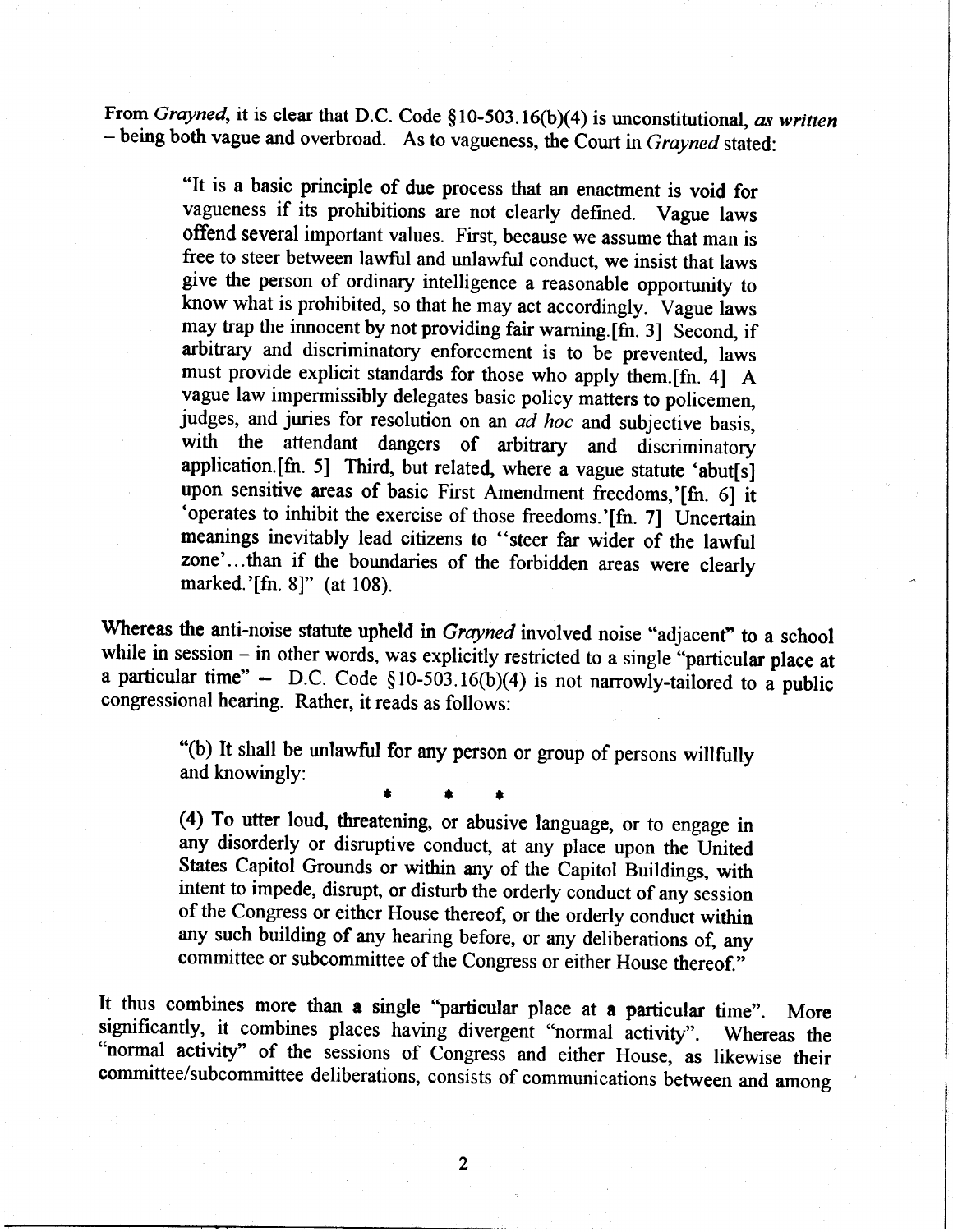the members of these bodies – with the public having no role<sup>3</sup> – not so **a** public committee/subcommittee hearing. There, the "normal activity" is the taking of testimony from non-members of Congress – frequently members

Evident from *Grayned* is that the facial unconstitutionality of D.C. Code  $\S10-503.16(b)(4)$  by its combination of places with disparate "normal activity" is exacerbated by the absence of any interpretive caselaw. Indeed, Court of Appeals' decision in Smith-Caronia v. United States, 714 A.2d 764 (1998), upholding the constitutionality of the language that has since been recodified as D.C. Code §10-503.16(b)(4), nor its decision in *Armfield v. United States*, 811 A.2d 792 (2002), resting thereon, have anything to do with committee/subcommittee hearings – or any conduct which, as here, would be compatible w *Armfield* involved disruptive conduct in the galleries of the Senate and House, while in session -- which, had it been committed during a committee/subcommittee hearing, might also have been deemed disruptive<sup>4</sup>. Those c

Obvious too, is that under Grayned, a respectful request to testify, by definition, is not a "disturbance" or "disruption" because it is compatible with the "normal activity" of a public congressional hearing - and that, once the hearing was adjourned, its "normal activity" had ceased. As such, there could be no "actual or imminent interference with the 'peace or good order" thereof (at  $112$ )<sup>5</sup>.

As to unconstitutionality for overbreadth, it was in this context that the Court in Grayned stated:

 $\overline{\mathbf{3}}$ <sup>3</sup> The public is admitted to the gallery to observe, nothing more", Smith-Caronia, 714 A.2d 764, 765 (1998).

<sup>4</sup> That there is a VERY subjective standard as to what is disruptive at Committee hearings is dramatically demonstrated by the fact that the protestors at the May 7, 2004 Senate Armed Services hearing, who unfurled a bann

This "actual or imminent interference' standard was incorporated into D.C. Code  $$10-503.16(b)(4)$  in *Smith-Caronia*, where the D.C. Court of Appeals quoted its decision in *District of Columbia v. Gueory*, 376 A.2d 834 (1 identically worded Commissioner's Order". Gueory (at 837) not only relies on Grayned for the proposition of "actual or imminent interference", but makes clear (at 839) that "normal activity" cannot be actually or imminentl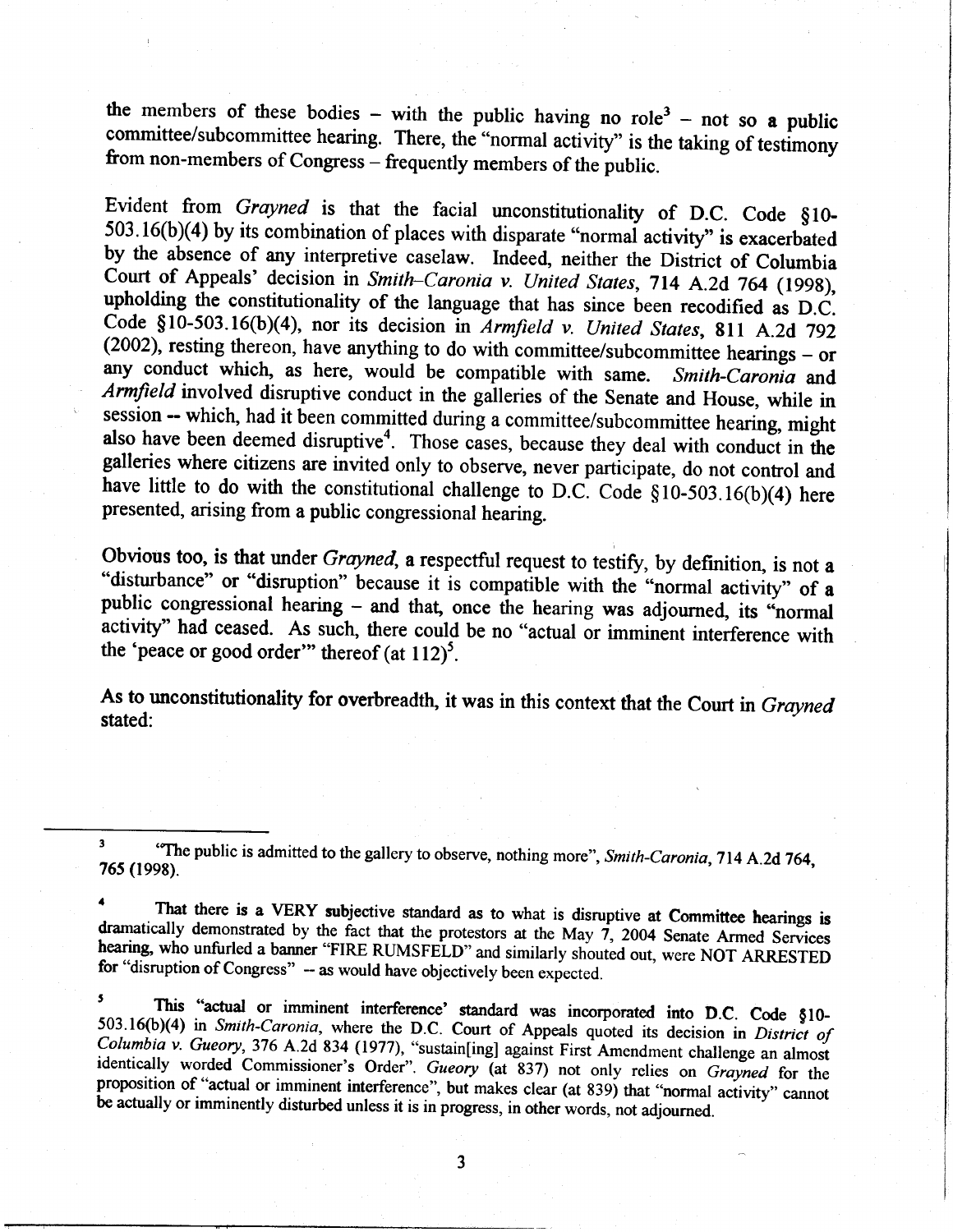"The crucial question is whether the manner of expression is basically incompatible with the normal activity of a particular place at a particular time." (at 116).

Indeed, the Court's phrase as to the "crucial question" was a repetition of its more particularized comment:

> "A clear and precise enactment may nevertheless be 'overbroad' if in its reach it prohibits constitutionally protected conduct. [fn.27] ... overbroad laws, like vague ones, deter privileged activity... The crucial question, then, is whether the ordinance sweeps within its prohibitions what may not be punished under the First and Fourteenth Amendments." (at 114-115).

A respectful request to testify at a public congressional hearing - particularly, at a Senate Judiciary Committee "hearing" to confirm a "lifetime" federal judicial nominee - cannot be other than "constitutionally protected conduct", squarely within First Amendment free speech and petition rights.

# The Statute is Unconstitutional as Applied

The instant case is unprecedented. No decisions have been located with any facts remotely ressembling those at bar: a citizen arrested and prosecuted under the statutory provision that is now D.C. Code  $$10-503.16(b)(4)$  for respectfully requesting to testify at a public congressional hearing, where, additionally, the request is made after the hearing has been "adjourned".

Precisely because the facts of this case do not support a prosecution under D.C. Code §10-503.16(b)(4), they were concealed and falsified by the U.S. Capitol Police in materially false and misleading prosecution documents in which the U.S. Attorney was examplicitious. Such concealment and falsification is established by the videotape of t the Senate Judiciary Committee's May 22, 2003 "hearing" and is further buttressed by defendant's "Paper Trail" of documentary proof, most specifically, by her 39-page May 21, 2003 fax to U.S. Capitol Police and her May 28, 200 Committee Chairman Hatch and Leahy<sup>6</sup>.

<sup>&</sup>lt;sup>6</sup> This was highlighted at pages 7-20 of defendant's October 30, 2003 motion to enforce her discovery rights, the prosecution's disclosure obligations and for sanctions. Judge Holeman's profound dishonesty with respect t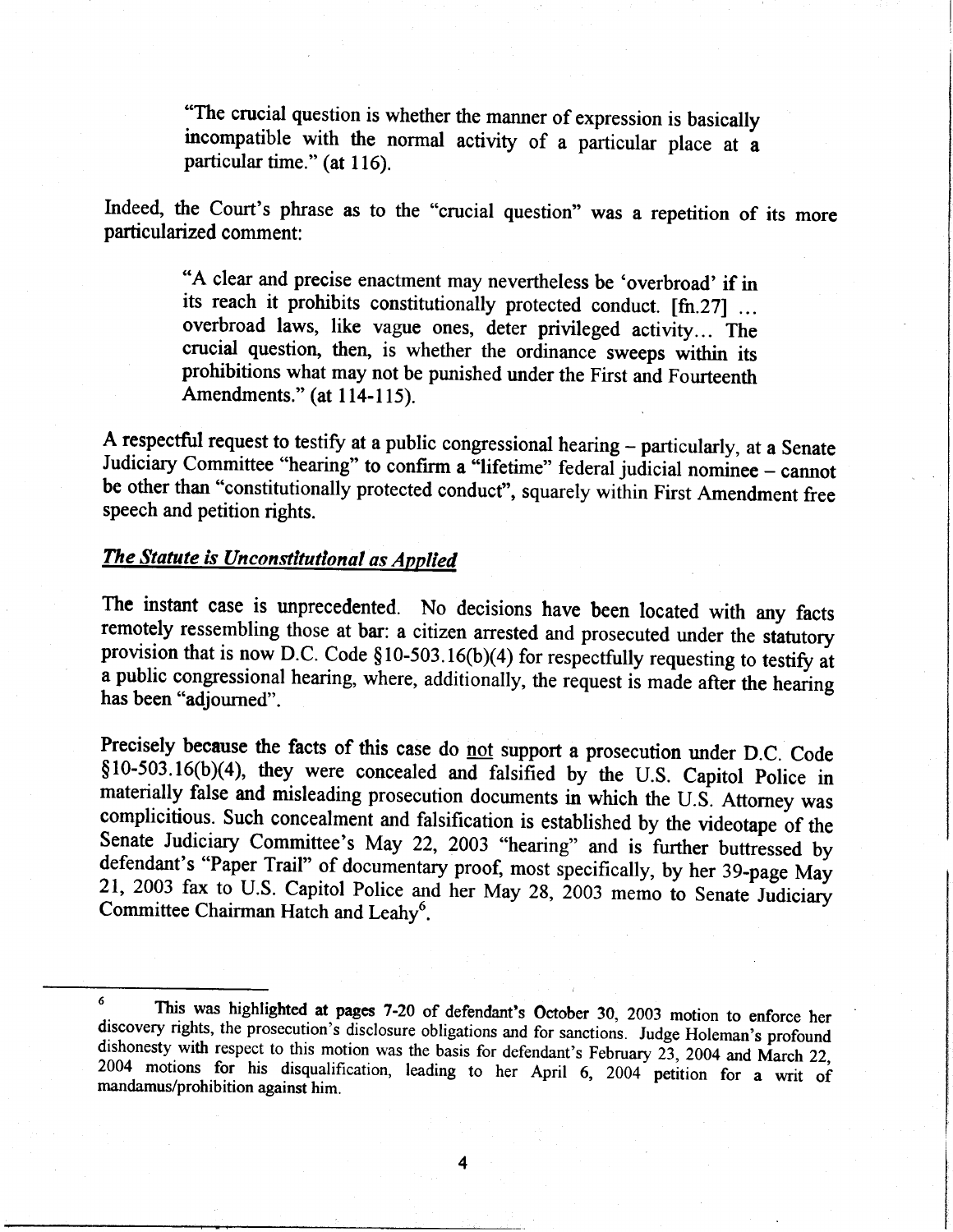The U.S. Attorney never came forward with any decisional law ciminalizing what the videotape and substantiating "Paper Trail" evidentiarily establish - a citizen's respectful request to testify at a public congressional hearing, made after the hearing's adjournment. Nor did the U.S. Atttorney make any production with respect to the very first item in defendant's August 12, 2003 First Discovery Demand for:

\*(l) Any and all records of arrests by Capitol Police of members of the public for requesting to testify in opposition to confirmation of federal judicial nominees at Senate Judiciary Committee hearings - particularly where the arrestee was charged with 'disruption of Congress' (10 D.C. Code Section 503.16(b)(4)) $^{97}$ .

Indeed, the precedent for U.S. Capitol Police's handling of a citizen's respectful request to testify at a Senate Judiciary Committee confirmation "hearing", such as here at issue, was supplied by defendant herself: the Committee's June 25, 1996 confirmation "hearing" at which, prior to adjournment, defendant had risen to respectfully request to testify with "citizen opposition". She was neither arrested nor even removed from the hearing room.

The record of this case establishes each of the three aspects, cited by the Court in Grayned, for which a law may be stricken for vagueness:

Firstly, D.C. Code  $$10-503.16(b)(4)$  is plainly an impermissible "trap [for] the innocent". The independent of the information of ordinary.<br>There is nothing in its generic language that would lead "a person of ordinary intelligence" to believe that a respectful request to testify at a public congressional hearing  $-$  made at an appropriate point of the hearing  $-$  is prohibited conduct. Indeed, reflecting defendant's good-faith, reasonable belief as to what was permissible is her 39page May 31, 2003 fax to U.S. Capitol Police<sup>8</sup> – also sent to Senate Judiciary Committee Chairman Hatch and Ranking Member Leahy, and New York Home-State-senators Schumer and Clinton. Such fax presented her contention, based on prior Senate Judiciary Committee precedent cited in the 1975 book of The Ralph Nader Congress Project, that

The prosecution's non-production with respect to this first item, as likewise with respect to virtually every other item of the August 12, 2003 First Discovery Demand, was the subject of defendant's October 30, 2003 motion

<sup>&</sup>lt;sup>8</sup> Defendant's 39-page May 21, 2003 fax consists of her 2-page covermemo to Detective Zimmerman, followed by (1) her 2-page May 21, 2003 memorandum to Chairman Hatch and Ranking Member Leahy; (2) her 4-page May 21, 2003 l defendant's 18-page July 3, 2001 letter to Senator Schumer. All are posted on CJA's homepge under the **Community 10 page 3ary 5, 2001 feller to Senator Senator.** All are posted on CJA's nomepge under the heading "Paper Trail Documenting the Corruption of Fderal Judicial Selection/Confirmation & the 'Disruption of Congress'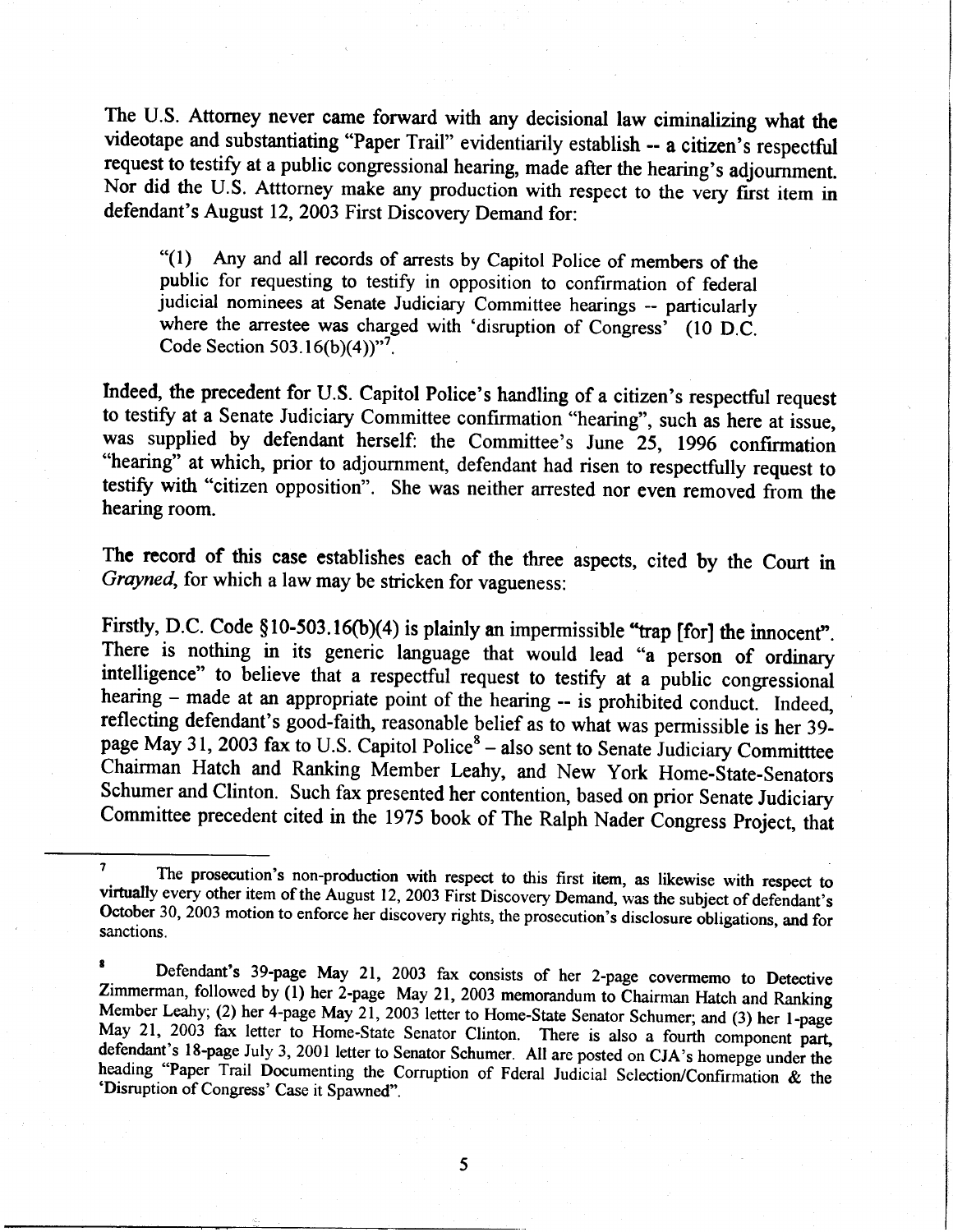the presiding chairman at the May 22, 2003 hearing could and should inquire whether anyone present wished to testify and that, if he did not, she had "a citizen's right in a democracy to peaceably and publicly request to testify in opposition". None of the recipients of the May 21, 2003 faxes denied or disputed this  $-$  let alone responded that she would be liable for arrest and prosecution if she made such respectful request - and that D.C. Code  $$10-503.16(b)(4)$  would furnish a legal basis therefore.

Certainly, if such respectful request warranted arrest under D.C. Code  $$10-503.16(b)(4)$ , defendant should have been arested at the June 25, 1996 hearing for her respectful request to testify with "citizen opposition". That she was not only reinforced defendant's good-faith, reasonable belief as to the lawfulness of any similar request as she would make at the May 22, 2003 "hearing" -- and here too the recipients of the May 21, 2003 faxes did not respond to the contrary.

Secondly, D.C. Code  $$10-503.16(b)(4)$  lends itself to arbitrary and discriminatory enforcement by its failure to "provide explicit standards for those who apply [it]." There is no more glaring example of this than the fact that the protestors at the May 7, 2004 Senate Armed Services Committee hearing who disrupted that hearing by shouting out for Defense Secretary Rumsfeld to be fired and unfurled a banner to that effect were NOT arrested - whereas defendant was arrested, prosecuted, and convicted for her respectful request to be permitted to testify at the Senate Judiciary Committee's May 22, 2003 confirmation "hearing", made after adjournment. Such palpably selective arrest 2003 confirmation "hearing", made after adjournment. and prosecution of defendant is precisely the kind of arbitrary, discriminatory, disparate treatment that runs afoul of the equal protection guarantees of our Constitution.

Tellingly, the U.S. Attorney supplied NO documents in response to the second item in defendant's August 12, 2003 First Discovery Demand for

> \*(2) Any and all documents pertaining to the protocol and/or guidelines of Capitol Police for responding to 'disruptive' conduct by members of the public and for evaluating when arrest is appropriate",

## except for a copy of D.C. Code §10-503.16 itself.

Yet, the "lack of explicit standards" in D.C. Code  $$10-503.16(b)(4)$  was evidenced at trial by the testimony of the two police officers at the Senate Judiciary Committee's May 22, 2003 "hearing": Officer Jennings, purported to be the "arresting officer" by the underlying prosecution documents, and Sergeant Bignotti, the true arresting officer. On cross-examination, Officer Jennings not only conceded that it was Sergeant-Bignotti who had arrested defendant, but testified that his response to defendant had not been - as Sergeant Bignotti's was - to order her from the hearing room, but, rather, to tell her to sit down. Since their testimony as to defendant's conduct did not materially diverge, their incompatible responses as to whether defendant's arrest was warranted must be attributed